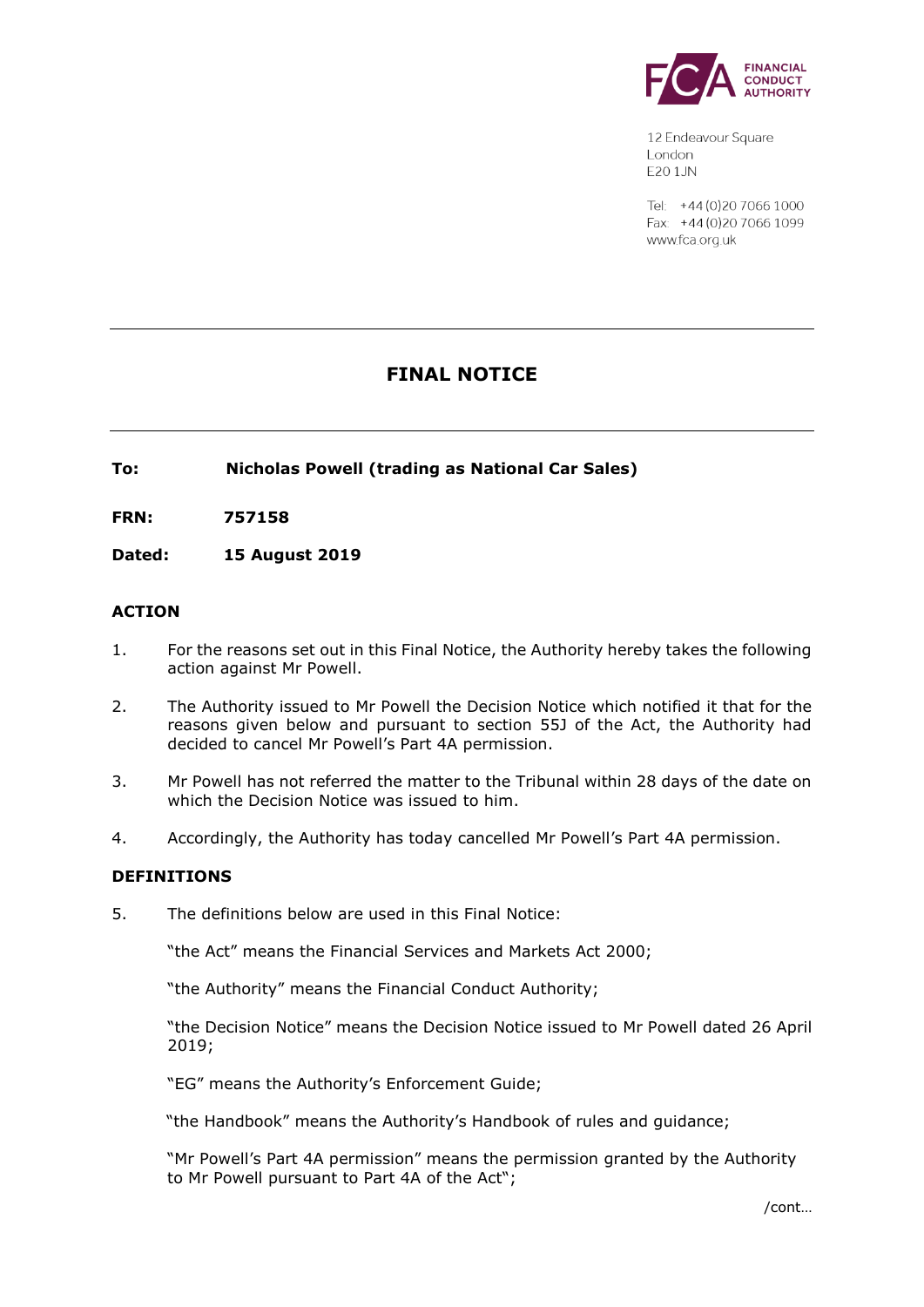"the Principles" means the Authority's Principles for Businesses;

"SUP" means the Supervision Manual, part of the Handbook;

"the Threshold Conditions" means the threshold conditions set out in Schedule 6 to the Act;

"the Effective Supervision Threshold Condition" means the Threshold Condition set out in paragraph 2C of Schedule 6 to the Act;

"the Tribunal" means the Upper Tribunal (Tax and Chancery Chamber); and

"the Warning Notice" means the warning notice given to Mr Powell dated 28 March 2019.

## **REASONS FOR ACTION**

- 6. On the basis of the facts and matters and conclusions described in the Warning Notice and in the Decision Notice, it appears to the Authority that Mr Powell is failing to satisfy the Effective Supervision Threshold Condition, in that Mr Powell has failed to respond to the Authority's attempted communications and therefore is not capable of being effectively supervised by the Authority, having regard to all the circumstances.
- 7. Mr Powell has not demonstrated that he is ready, willing and organised to comply with the requirements and standards under the regulatory system.
- 8. These failures, which are significant in the context of the Authority's ability to supervise Mr Powell effectively, lead the Authority to conclude that Mr Powell has failed to manage his business in such a way as to ensure that his affairs are conducted in a sound and prudent manner, that he is not a fit and proper person, and that he is therefore failing to satisfy the Threshold Conditions in relation to the regulated activities for which Mr Powell was granted a Part 4A permission.

### **DECISION MAKER**

9. The decision which gave rise to the obligation to give this Final Notice was made by the Regulatory Decisions Committee.

# **IMPORTANT**

10. This Final Notice is given to Mr Powell in accordance with section 390(1) of the Act.

### **Publicity**

- 11. The Authority must publish such information about the matter to which this Final Notice relates as the Authority considers appropriate. The information may be published in such manner as the Authority considers appropriate. However, the Authority may not publish information if such publication would, in the opinion of the Authority, be unfair to Mr Powell or prejudicial to the interests of consumers.
- 12. The Authority intends to publish such information about the matter to which this Final Notice relates as it considers appropriate.